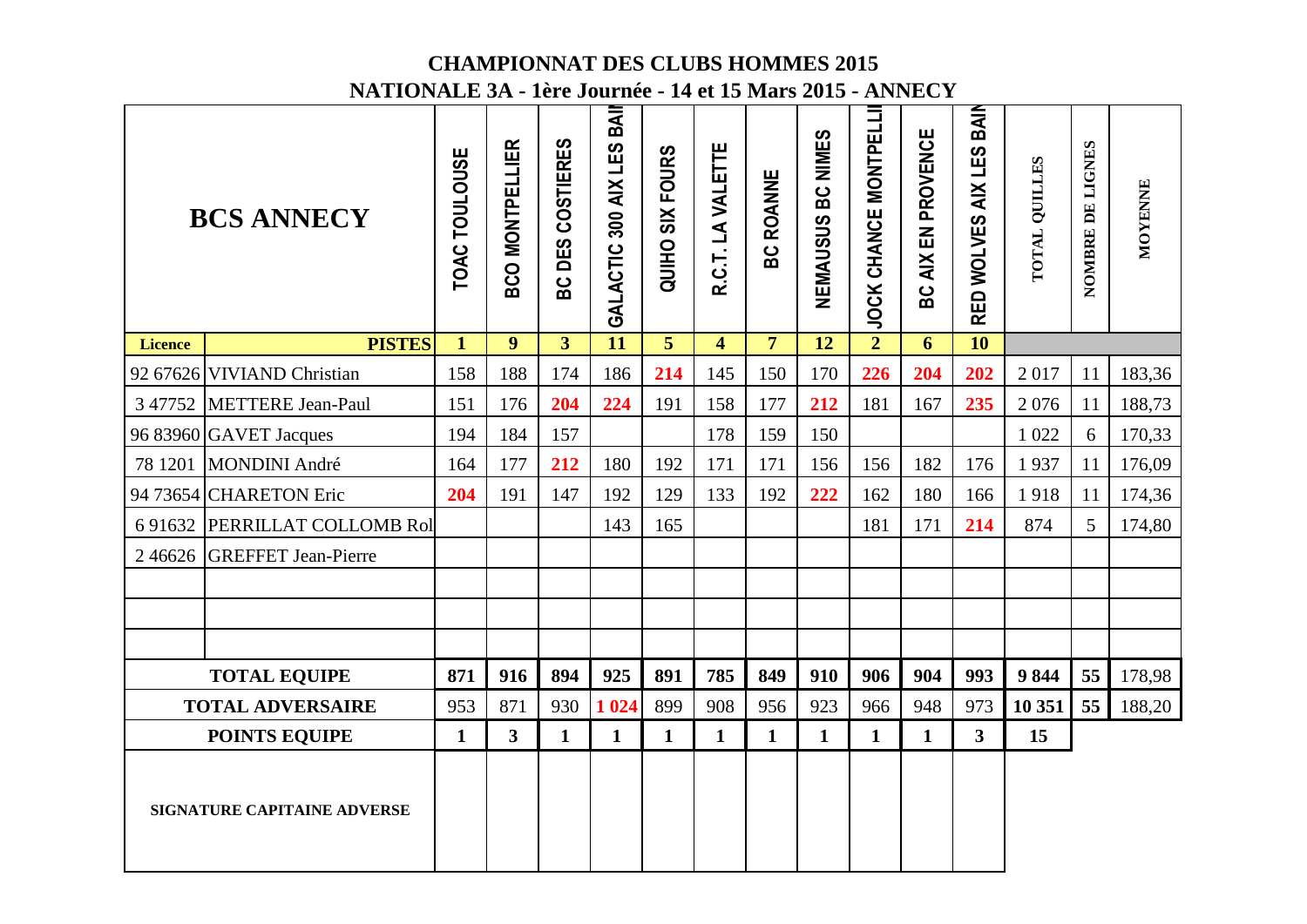|                | NATIONALE 5A - 1ere Journee - 14 et 15 Mars 2015 - ANNECY |                |                              |                      |                  |                    |                         |                  |                              |                   |                         |                 |               |                         |         |
|----------------|-----------------------------------------------------------|----------------|------------------------------|----------------------|------------------|--------------------|-------------------------|------------------|------------------------------|-------------------|-------------------------|-----------------|---------------|-------------------------|---------|
|                | <b>TOAC TOULOUSE</b>                                      | ANNECY<br>BCS  | <b>JOCK CHANCE MONTPELLI</b> | BC NIMES<br>NEMAUSUS | <b>BC ROANNE</b> | BC AIX EN PROVENCE | RED WOLVES AIX LES BAIN | BC DES COSTIERES | BAII<br>GALACTIC 300 AIX LES | R.C.T. LA VALETTE | <b>BCO MONTPELLIER</b>  | QUIHO SIX FOURS | TOTAL QUILLES | NOMBRE DE LIGNES        | MOYENNE |
| <b>Licence</b> | <b>PISTES</b>                                             | $\overline{2}$ | $\overline{\mathbf{4}}$      | $\overline{10}$      | 6                | 11                 | $\overline{\mathbf{8}}$ | $\overline{5}$   | $\boldsymbol{9}$             | $\overline{3}$    | $\overline{7}$          | 12              |               |                         |         |
|                | 11 102655 PEYRATOUT Augustin                              | 216            | 125                          |                      |                  |                    | 150                     | 170              | 192                          | 192               | 179                     | 171             | 1 3 9 5       | 8                       | 174,38  |
|                | 95 79168 SCHWEIZER Pascal                                 | 190            | 190                          | 215                  | 173              | 191                | 164                     | 203              | 162                          | 165               | 184                     | 190             | 2027          | 11                      | 184,27  |
|                | 8 96009 SABLAYROLLES Damien                               | 150            | 162                          | 191                  | 189              | 203                | 193                     | 222              | 168                          | 199               | 177                     | 156             | 2010          | 11                      | 182,73  |
|                | 98 61159 MATHIEU Jean-François                            | 233            | 206                          | 206                  | 165              | 235                | 174                     | 183              | 156                          | 232               | 203                     | 209             | 2 2 0 2       | 11                      | 200,18  |
|                | 87 52038 VIRLOGEUX Guy                                    | 164            | 167                          | 192                  | 176              | 157                | 168                     | 146              |                              | 192               | 194                     | 159             | 1715          | <b>10</b>               | 171,50  |
|                | 997448 VIVIES Bernard                                     |                |                              | 157                  | 205              | 139                |                         |                  | 152                          |                   |                         |                 | 653           | $\overline{\mathbf{4}}$ | 163,25  |
|                |                                                           |                |                              |                      |                  |                    |                         |                  |                              |                   |                         |                 |               |                         |         |
|                |                                                           |                |                              |                      |                  |                    |                         |                  |                              |                   |                         |                 |               |                         |         |
|                |                                                           |                |                              |                      |                  |                    |                         |                  |                              |                   |                         |                 |               |                         |         |
|                |                                                           |                |                              |                      |                  |                    |                         |                  |                              |                   |                         |                 |               |                         |         |
|                | <b>TOTAL EQUIPE</b>                                       | 953            | 850                          | 961                  | 908              | 925                | 849                     | 924              | 830                          | 980               | 937                     | 885             | 10 002        | 55                      | 181,85  |
|                | <b>TOTAL ADVERSAIRE</b>                                   | 871            | 990                          | 830                  | 881              | 933                | 953                     | 915              | 904                          | 932               | 892                     | 986             | 10 087        | 55                      | 183,40  |
|                | <b>POINTS EQUIPE</b>                                      | $\mathbf{3}$   | $\mathbf{1}$                 | $\overline{3}$       | $3^{\circ}$      | $\mathbf{1}$       | $\mathbf{1}$            | $\mathbf{3}$     | $\mathbf{1}$                 | 3 <sup>1</sup>    | $\overline{\mathbf{3}}$ | $\mathbf{1}$    | 23            |                         |         |
|                | <b>SIGNATURE CAPITAINE ADVERSE</b>                        |                |                              |                      |                  |                    |                         |                  |                              |                   |                         |                 |               |                         |         |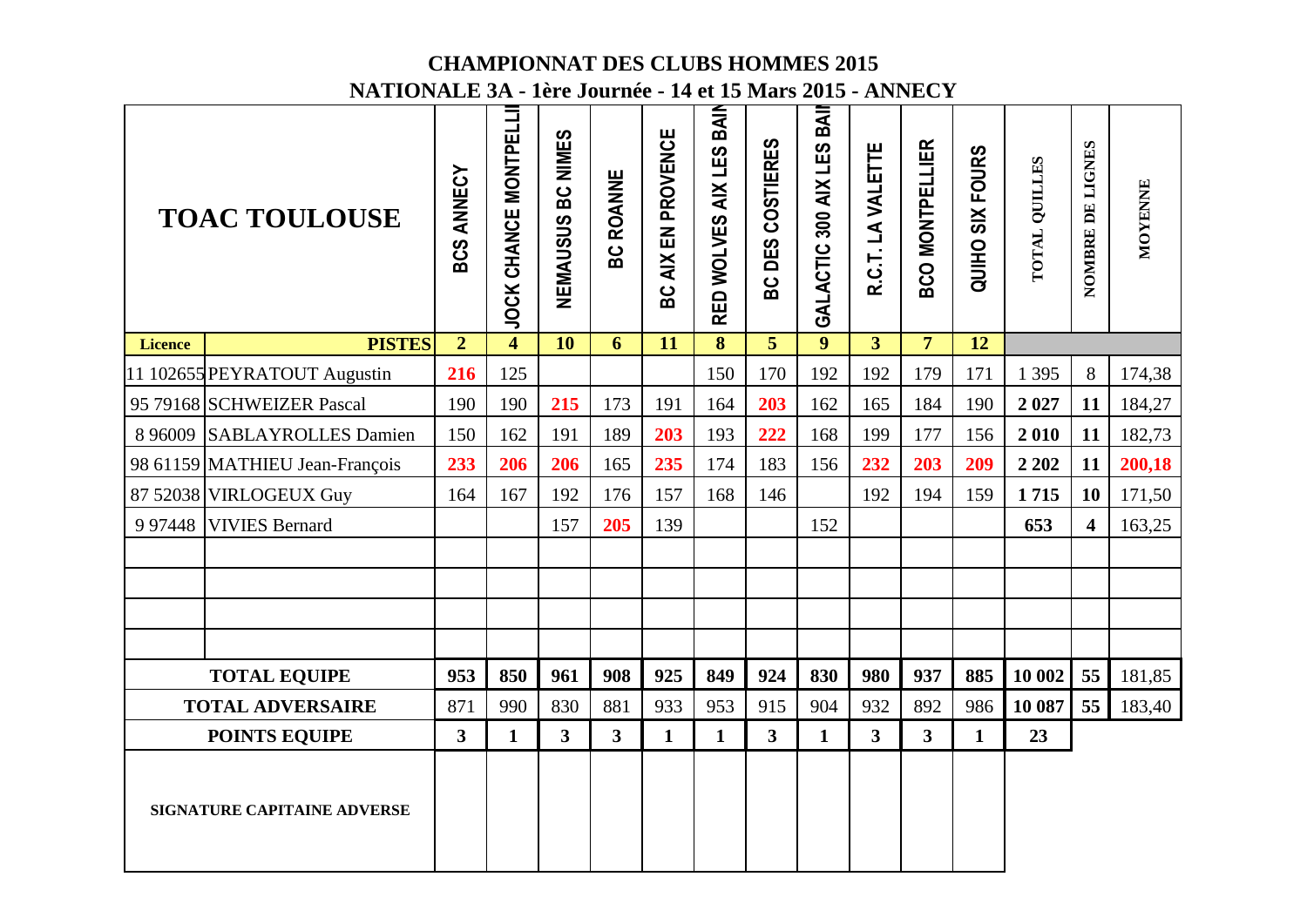|                | NATIONALE 5A - 1ere Journee - 14 et 15 Mars 2015 - ANNECY |                             |                            |                      |                   |                              |                   |                   |               |                           |                  |                         |               |                  |         |
|----------------|-----------------------------------------------------------|-----------------------------|----------------------------|----------------------|-------------------|------------------------------|-------------------|-------------------|---------------|---------------------------|------------------|-------------------------|---------------|------------------|---------|
|                | <b>GALACTIC 300 AIX</b><br><b>LES BAINS</b>               | AIX EN PROVENCE<br><u>မ</u> | BAIN<br>RED WOLVES AIX LES | <b>ROANNE</b><br>မ္ထ | <b>BCS ANNECY</b> | <b>JOCK CHANCE MONTPELLI</b> | NEMAUSUS BC NIMES | R.C.T. LA VALETTE | TOAC TOULOUSE | <b>SIX FOURS</b><br>QUIHO | BC DES COSTIERES | <b>BCO MONTPELLIER</b>  | TOTAL QUILLES | NOMBRE DE LIGNES | MOYENNE |
| <b>Licence</b> | <b>PISTES</b>                                             | $\overline{3}$              | 6                          | $\overline{2}$       | $\overline{12}$   | $\overline{\mathbf{8}}$      | $\overline{5}$    | 11                | 10            | $\overline{7}$            | $\mathbf{1}$     | $\overline{\mathbf{4}}$ |               |                  |         |
|                | 85 4822 PRIVAT Philippe                                   | 197                         | 162                        | 176                  | 209               | 172                          | 166               | 158               | 181           | 203                       | 142              | 188                     | 1954          | 11               | 177,64  |
|                | 95 79798 CHARVIER Gilles                                  | 155                         | 175                        | 171                  | 171               | 162                          | 170               | 180               | 215           | 154                       | 215              | 170                     | 1938          | 11               | 176,18  |
|                | 94 15441 LATHUILLE Thierry Fran                           | 168                         | 128                        |                      | 225               | 181                          | 177               | 160               |               | 178                       | 167              | 162                     | 1546          | $\boldsymbol{9}$ | 171,78  |
| 246630         | <b>VINCENT Daniel</b>                                     | 158                         | 169                        | 158                  |                   |                              | 199               | 154               | 179           |                           |                  |                         | 1 0 1 7       | 6                | 169,50  |
|                | 97 84823 FIORE Laurent                                    | 193                         | 179                        | 217                  | 238               | 153                          | 178               | 162               | 151           | 225                       | 157              | 167                     | 2020          | 11               | 183,64  |
|                | 85 2707   IMBAULT Philippe                                |                             |                            | 182                  | 181               | 158                          |                   |                   | 178           | 185                       | 226              | 193                     | 1 3 0 3       | $\overline{7}$   | 186,14  |
|                |                                                           |                             |                            |                      |                   |                              |                   |                   |               |                           |                  |                         |               |                  |         |
|                |                                                           |                             |                            |                      |                   |                              |                   |                   |               |                           |                  |                         |               |                  |         |
|                |                                                           |                             |                            |                      |                   |                              |                   |                   |               |                           |                  |                         |               |                  |         |
|                |                                                           |                             |                            |                      |                   |                              |                   |                   |               |                           |                  |                         |               |                  |         |
|                | <b>TOTAL EQUIPE</b>                                       | 871                         | 813                        | 904                  | 1 0 24            | 826                          | 890               | 814               | 904           | 945                       | 907              | 880                     | 9778          | 55               | 177,78  |
|                | <b>TOTAL ADVERSAIRE</b>                                   | 1 0 29                      | 849                        | 992                  | 925               | 960                          | 964               | 939               | 830           | 894                       | 908              | 923                     | 10 213        | 55               | 185,69  |
|                | <b>POINTS EQUIPE</b>                                      | $\mathbf{1}$                | $\mathbf{1}$               | $\mathbf{1}$         | $3^{\circ}$       | $\mathbf{1}$                 | $\mathbf{1}$      | $\mathbf{1}$      | $\mathbf{3}$  | 3 <sup>1</sup>            | $\mathbf{1}$     | $\mathbf{1}$            | 17            |                  |         |
|                | <b>SIGNATURE CAPITAINE ADVERSE</b>                        |                             |                            |                      |                   |                              |                   |                   |               |                           |                  |                         |               |                  |         |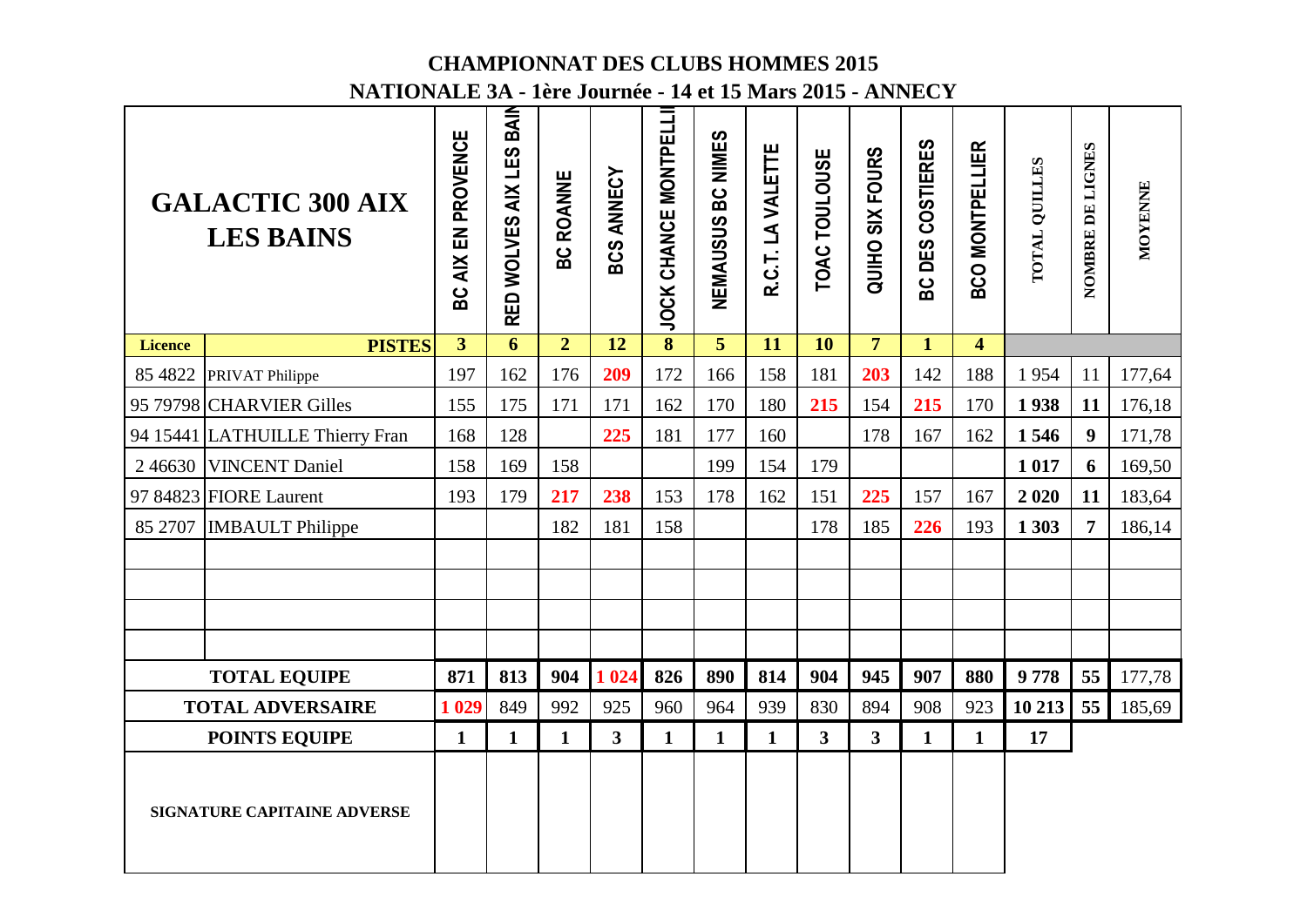|                | NATIONALE 3A - 1ère Journée - 14 et 15 Mars 2015 - ANNECY |                              |                 |                         |                         |                         |                        |                            |                         |                  |                           |                   |               |                  |                |
|----------------|-----------------------------------------------------------|------------------------------|-----------------|-------------------------|-------------------------|-------------------------|------------------------|----------------------------|-------------------------|------------------|---------------------------|-------------------|---------------|------------------|----------------|
|                | <b>BC AIX EN</b><br><b>PROVENCE</b>                       | BAII<br>GALACTIC 300 AIX LES | QUIHO SIX FOURS | R.C.T. LA VALETTE       | BC DES COSTIERES        | TOAC TOULOUSE           | <b>BCO MONTPELLIER</b> | BAIN<br>RED WOLVES AIX LES | JOCK CHANCE MONTPELLI   | <b>BC ROANNE</b> | <b>BCS ANNECY</b>         | NEMAUSUS BC NIMES | TOTAL QUILLES | NOMBRE DE LIGNES | <b>MOYENNE</b> |
| <b>Licence</b> | <b>PISTES</b>                                             | $\overline{\mathbf{4}}$      | $\mathbf{1}$    | 6                       | $\overline{\mathbf{8}}$ | $\overline{12}$         | $\overline{10}$        | $\overline{3}$             | $\overline{7}$          | $\overline{9}$   | $\overline{\overline{5}}$ | $\overline{2}$    |               |                  |                |
|                | 2 63304 SAAL Raphaël                                      | 179                          | 232             | 207                     | 216                     | 177                     | 288                    | 217                        | 213                     | 142              | 268                       | 248               | 2 3 8 7       | 11               | 217,00         |
|                | 88 55345 JORDA Sébastien                                  | 170                          | 172             |                         | 176                     | 193                     | 177                    | 149                        | 213                     | 177              | 144                       | 138               | 1709          | 10               | 170,90         |
|                | 7 93751 JOUVE-VILLARD Thibault                            | 187                          | 192             | 215                     | 193                     | 182                     | 213                    | 168                        | 212                     | 139              |                           |                   | 1701          | 9                | 189,00         |
|                | 85 42709 GUIGUI Jacques                                   | 214                          | 201             | 193                     | 175                     | 190                     |                        |                            |                         | 155              | 171                       | 168               | 1467          | 8                | 183,38         |
|                | 85 5988 SIMONIAN Olivier                                  | 279                          | 229             | 204                     | 188                     | 191                     | 220                    | 148                        | 193                     | 235              | 197                       | 159               | 2 2 4 3       | 11               | 203,91         |
| 93 71777       | <b>TURCHET Jean-Pierre</b>                                |                              |                 | 160                     |                         |                         | 180                    | 205                        | 171                     |                  | 168                       | 199               | 1 0 8 3       | 6                | 180,50         |
|                |                                                           |                              |                 |                         |                         |                         |                        |                            |                         |                  |                           |                   |               |                  |                |
|                |                                                           |                              |                 |                         |                         |                         |                        |                            |                         |                  |                           |                   |               |                  |                |
|                |                                                           |                              |                 |                         |                         |                         |                        |                            |                         |                  |                           |                   |               |                  |                |
|                |                                                           |                              |                 |                         |                         |                         |                        |                            |                         |                  |                           |                   |               |                  |                |
|                | <b>TOTAL EQUIPE</b>                                       | 1 0 29                       | 1 0 2 6         | 979                     | 948                     | 933                     | 1 0 78                 | 887                        | 1 002                   | 848              | 948                       | 912               | 10 590        | 55               | 192,55         |
|                | <b>TOTAL ADVERSAIRE</b>                                   | 871                          | 1 0 35          | 909                     | 886                     | 925                     | 980                    | 877                        | 871                     | 973              | 904                       | 1 048             | 10 279        | 55               | 186,89         |
|                | <b>POINTS EQUIPE</b>                                      | $\mathbf{3}$                 | $\mathbf{1}$    | $\overline{\mathbf{3}}$ | 3                       | $\overline{\mathbf{3}}$ | 3 <sup>1</sup>         | $\mathbf{3}$               | $\overline{\mathbf{3}}$ | $\mathbf{1}$     | $\mathbf{3}$              | $\mathbf{1}$      | 27            |                  |                |
|                | <b>SIGNATURE CAPITAINE ADVERSE</b>                        |                              |                 |                         |                         |                         |                        |                            |                         |                  |                           |                   |               |                  |                |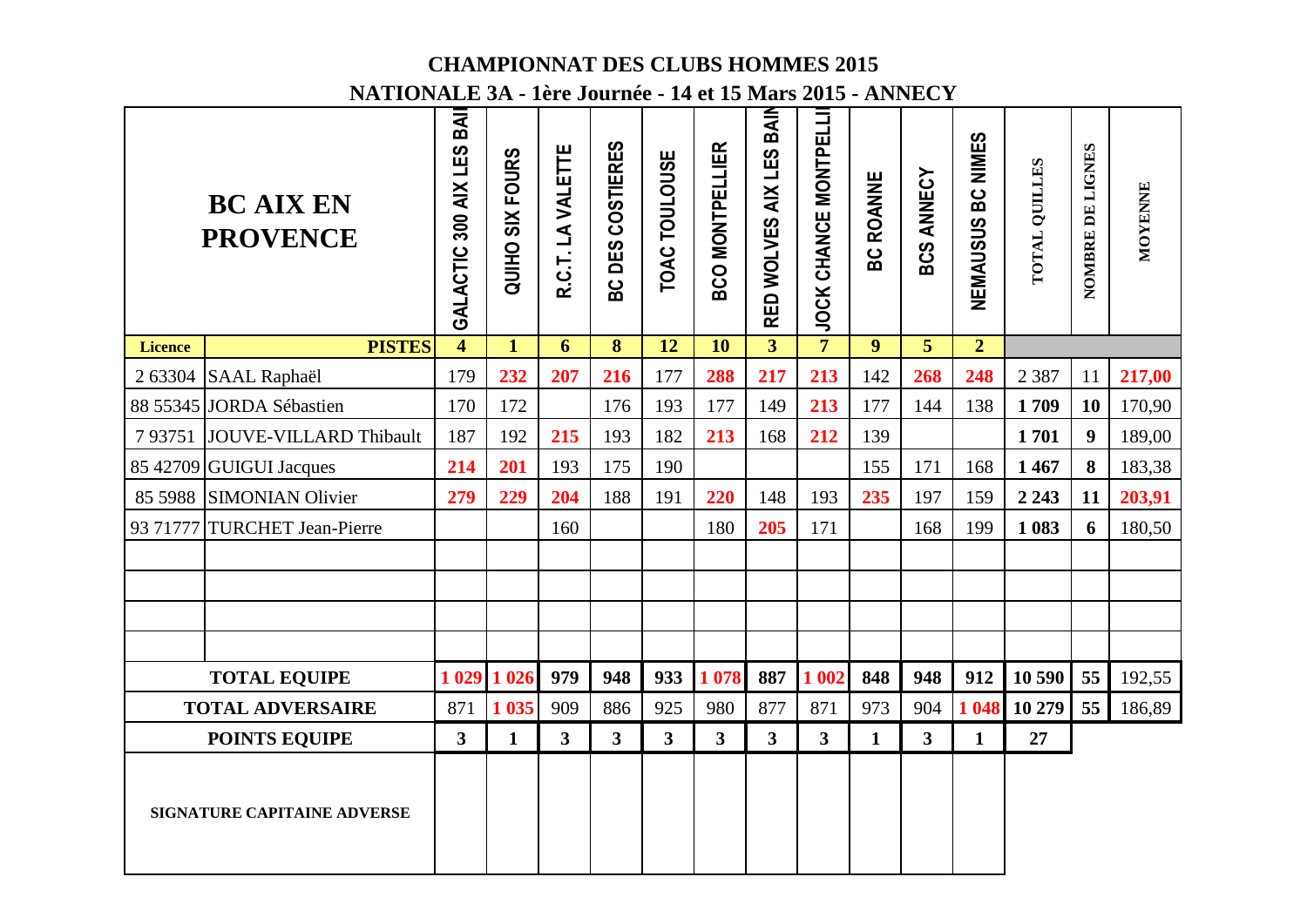|                | NATIONALE 3A - 1ère Journée - 14 et 15 Mars 2015 - ANNECY |                              |                         |                                         |                   |                         |                  |                        |                            |                                       |                   |                         |               |                  |                |
|----------------|-----------------------------------------------------------|------------------------------|-------------------------|-----------------------------------------|-------------------|-------------------------|------------------|------------------------|----------------------------|---------------------------------------|-------------------|-------------------------|---------------|------------------|----------------|
|                | <b>QUIHO SIX FOURS</b>                                    | <b>JOCK CHANCE MONTPELLI</b> | AIX EN PROVENCE<br>ပ္က  | BAIN<br>LES<br><b>AIX</b><br>RED WOLVES | NEMAUSUS BC NIMES | <b>BCS ANNECY</b>       | <b>BC ROANNE</b> | <b>BCO MONTPELLIER</b> | DES COSTIERES<br><u>င်</u> | BAI<br><b>LES</b><br>GALACTIC 300 AIX | R.C.T. LA VALETTE | TOAC TOULOUSE           | TOTAL QUILLES | NOMBRE DE LIGNES | <b>MOYENNE</b> |
| <b>Licence</b> | <b>PISTES</b>                                             | $\overline{5}$               | $\overline{2}$          | $\overline{7}$                          | $\overline{3}$    | 6                       | $\overline{12}$  | $\overline{1}$         | $\overline{4}$             | $\overline{\mathbf{8}}$               | $\overline{9}$    | $\overline{11}$         |               |                  |                |
|                | 87 53465 FOUILLET Philippe                                | 245                          | 202                     | 202                                     | 184               | 180                     | 193              | 224                    | 181                        | 179                                   | 167               | 161                     | 2 1 1 8       | 11               | 192,55         |
|                | 93 71204 FUHRER Tristan                                   | 185                          | 181                     | 221                                     | 145               |                         | 176              | 182                    | 224                        | 172                                   | 184               | 235                     | 1905          | 10               | 190,50         |
|                | 10 99358 ROUILLE Sébastien                                | 180                          | 229                     | 166                                     | 195               | 223                     | 192              | 190                    | 164                        | 174                                   | 179               | 221                     | 2 1 1 3       | 11               | 192,09         |
|                | 3 64804 ERLER Alain                                       | 201                          | 205                     | 166                                     | 153               | 186                     |                  |                        |                            | 176                                   | 196               | 198                     | 1481          | 8                | 185,13         |
| 85 348         | <b>GENEST Claude</b>                                      | 183                          | 218                     | 205                                     | 236               | 144                     | 207              | 197                    | 143                        |                                       | 170               | 171                     | 1874          | 10               | 187,40         |
|                | 90 63499 ISNARD Joël                                      |                              |                         |                                         |                   | 166                     | 182              | 259                    | 228                        | 193                                   |                   |                         | 1028          | 5                | 205,60         |
|                |                                                           |                              |                         |                                         |                   |                         |                  |                        |                            |                                       |                   |                         |               |                  |                |
|                |                                                           |                              |                         |                                         |                   |                         |                  |                        |                            |                                       |                   |                         |               |                  |                |
|                |                                                           |                              |                         |                                         |                   |                         |                  |                        |                            |                                       |                   |                         |               |                  |                |
|                |                                                           |                              |                         |                                         |                   |                         |                  |                        |                            |                                       |                   |                         |               |                  |                |
|                | <b>TOTAL EQUIPE</b>                                       | 994                          | 1 0 35                  | 960                                     | 913               | 899                     | 950              | 1 0 5 2                | 940                        | 894                                   | 896               | 986                     | 10 519        | 55               | 191,25         |
|                | <b>TOTAL ADVERSAIRE</b>                                   |                              | 1 013 1 026             | 836                                     | 892               | 891                     | 953              | 1 0 27                 | 890                        | 945                                   | 844               | 885                     | 10 20 2       | 55               | 185,49         |
|                | <b>POINTS EQUIPE</b>                                      | $\mathbf{1}$                 | $\overline{\mathbf{3}}$ | $\overline{\mathbf{3}}$                 | 3 <sup>1</sup>    | $\overline{\mathbf{3}}$ | $\mathbf{1}$     | $\mathbf{3}$           | $\mathbf{3}$               | $\mathbf{1}$                          | $\mathbf{3}$      | $\overline{\mathbf{3}}$ | 27            |                  |                |
|                | SIGNATURE CAPITAINE ADVERSE                               |                              |                         |                                         |                   |                         |                  |                        |                            |                                       |                   |                         |               |                  |                |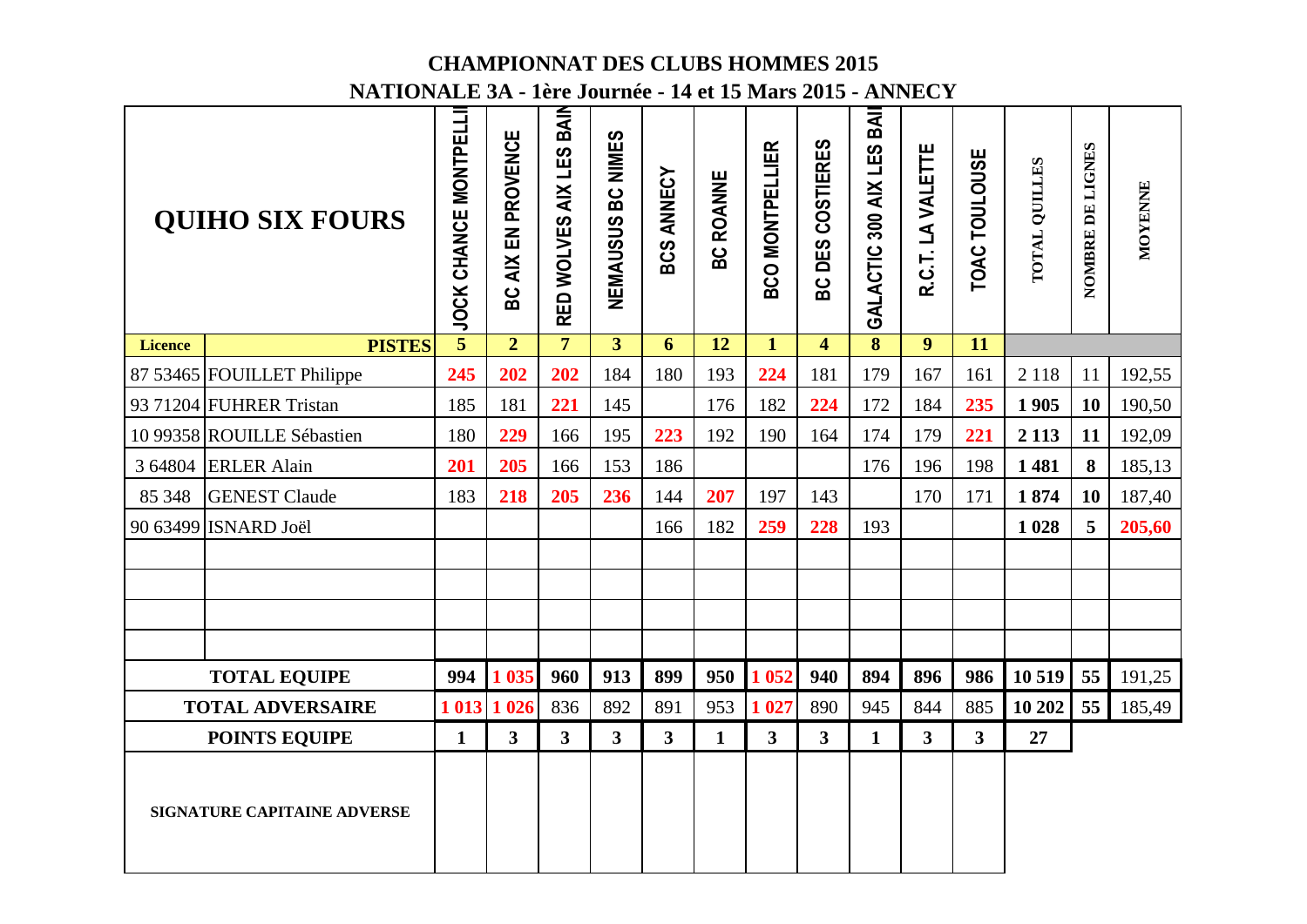|                | <u> NATIONALE 5A - IEFE JOUFNEE - 14 EL 15 MAIS 2015 - ANNEC 1</u><br><b>JOCK CHANCE</b><br><b>MONTPELLIER</b> | <b>QUIHO SIX FOURS</b> | TOAC TOULOUSE   | <b>BCO MONTPELLIER</b> | R.C.T. LA VALETTE | BAII<br>GALACTIC 300 AIX LES | DES COSTIERES  | NEMAUSUS BC NIMES | AIX EN PROVENCE | <b>BCS ANNECY</b> | RED WOLVES AIX LES BAIN | <b>BC ROANNE</b>        | TOTAL QUILLES | NOMBRE DE LIGNES        | MOYENNE |
|----------------|----------------------------------------------------------------------------------------------------------------|------------------------|-----------------|------------------------|-------------------|------------------------------|----------------|-------------------|-----------------|-------------------|-------------------------|-------------------------|---------------|-------------------------|---------|
|                |                                                                                                                |                        |                 |                        |                   |                              | မိ             |                   | <u>င်</u>       |                   |                         |                         |               |                         |         |
| <b>Licence</b> | <b>PISTES</b>                                                                                                  | 6                      | $3\overline{)}$ | 11                     | 10                | $\overline{7}$               | $\overline{2}$ | $\boldsymbol{9}$  | 8               | $\mathbf{1}$      | $\overline{12}$         | $\overline{5}$          |               |                         |         |
|                | 4 87498 BOLAND Pierrick                                                                                        | 212                    | 191             | 187                    | 187               | 202                          |                |                   | 157             | 193               | 234                     | 202                     | 1765          | 9                       | 196,11  |
|                | 96 84542 CAGNAT Sébastien                                                                                      | 162                    | 230             | 212                    | 181               | 168                          | 217            | 190               | 158             | 176               | 211                     | 201                     | 2 10 6        | 11                      | 191,45  |
|                | 10 101061 CAPEAU Cédric                                                                                        |                        |                 |                        | 206               | 162                          | 193            | 215               | 191             |                   |                         |                         | 967           | 5                       | 193,40  |
|                | 96 84091 PERROT Cyril                                                                                          | 216                    | 238             | 248                    | 225               | 192                          | 179            | 191               | 152             | 193               | 201                     | 215                     | 2 2 5 0       | 11                      | 204,55  |
|                | 93 72836 ROUSSEL Emmanuel                                                                                      | 220                    | 175             | 179                    |                   |                              |                | 183               |                 | 201               | 183                     | 174                     | 1 3 1 5       | $\overline{7}$          | 187,86  |
|                | 96 80848 SALUCCI Michel                                                                                        | 203                    | 156             | 191                    |                   |                              | 174            |                   | 213             | 203               | 225                     | 210                     | 1575          | 8                       | 196,88  |
|                | 6 91573 MAURY ARNAL Alexandre                                                                                  |                        |                 |                        |                   |                              |                |                   |                 |                   |                         |                         |               |                         |         |
|                | 93 70180 SALIN-VALERY Jérôme                                                                                   |                        |                 |                        |                   |                              |                |                   |                 |                   |                         |                         |               |                         |         |
|                | 98 61153 POUGET Damien                                                                                         |                        |                 |                        | 224               | 236                          | 218            | 154               |                 |                   |                         |                         | 832           | $\overline{\mathbf{4}}$ | 208,00  |
|                | 85 2490 PUJOL Bernard                                                                                          |                        |                 |                        |                   |                              |                |                   |                 |                   |                         |                         |               |                         |         |
|                | <b>TOTAL EQUIPE</b>                                                                                            | 1 0 13                 | 990             |                        | 1 017 1 023       | 960                          | 981            | 933               | 871             | 966               | 1 0 5 4                 | 1 002                   | 10810         | 55                      | 196,55  |
|                | <b>TOTAL ADVERSAIRE</b>                                                                                        | 994                    | 850             | 899                    | 892               | 826                          | 975            | 937               | 1 002           | 906               | 859                     | 925                     | 10 065        | 55                      | 183,00  |
|                | <b>POINTS EQUIPE</b>                                                                                           | $3^{\circ}$            | $\overline{3}$  | $3^{\circ}$            | $3^{\circ}$       | $\overline{3}$               | $\mathbf{3}$   | $\mathbf{1}$      | $\mathbf{1}$    | 3 <sup>1</sup>    | $\overline{\mathbf{3}}$ | $\overline{\mathbf{3}}$ | 29            |                         |         |
|                | <b>SIGNATURE CAPITAINE ADVERSE</b>                                                                             |                        |                 |                        |                   |                              |                |                   |                 |                   |                         |                         |               |                         |         |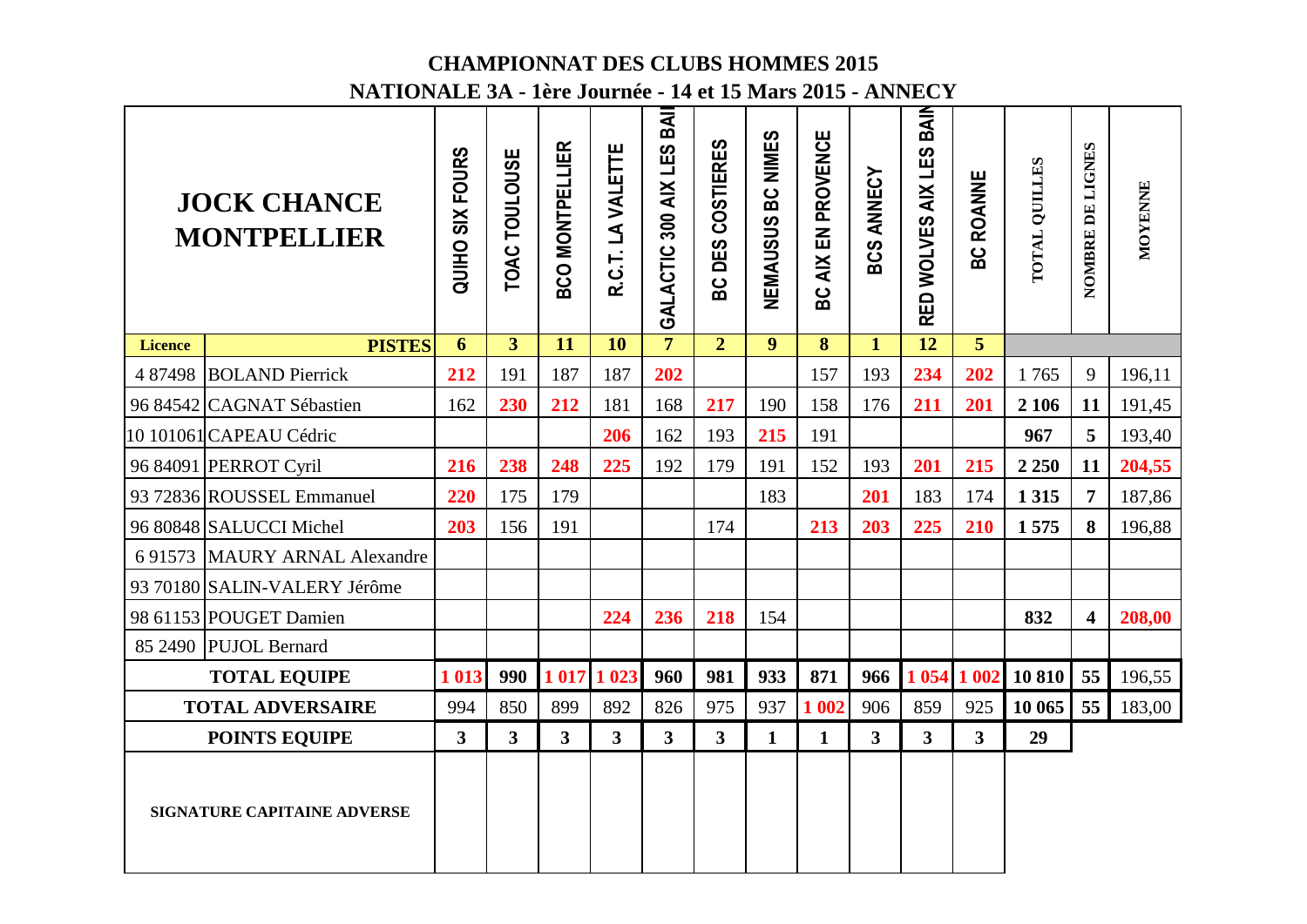|                | NATIONALE 5A - 1ere Journee - 14 et 15 Mars 2015 - ANNECY |                             |                   |                                 |                            |                         |                    |                        |                         |                         |               |                              |                      |                  |         |
|----------------|-----------------------------------------------------------|-----------------------------|-------------------|---------------------------------|----------------------------|-------------------------|--------------------|------------------------|-------------------------|-------------------------|---------------|------------------------------|----------------------|------------------|---------|
|                | <b>BCO MONTPELLIER</b>                                    | <b>BC NIMES</b><br>NEMAUSUS | <b>BCS ANNECY</b> | <b>MONTPELLI</b><br>JOCK CHANCE | BAIN<br>RED WOLVES AIX LES | <b>BC ROANNE</b>        | BC AIX EN PROVENCE | <b>QUIHO SIX FOURS</b> | R.C.T. LA VALETTE       | COSTIERES<br>DES<br>ပ္က | TOAC TOULOUSE | BAII<br>GALACTIC 300 AIX LES | <b>TOTAL QUILLES</b> | NOMBRE DE LIGNES | MOYENNE |
| <b>Licence</b> | <b>PISTES</b>                                             | 7 <sup>1</sup>              | 10                | $\overline{12}$                 | $\mathbf{1}$               | $\overline{\mathbf{4}}$ | $\overline{9}$     | $\overline{2}$         | 5                       | 11                      | 8             | $\overline{3}$               |                      |                  |         |
|                | 84 23471 BRUNET Louis                                     | 180                         | 201               | 180                             |                            |                         | 180                | 238                    | 196                     | 186                     | 171           |                              | 1532                 | 8                | 191,50  |
| 793192         | <b>BOLOT</b> Christophe                                   | 164                         |                   | 170                             | 201                        | 181                     | 226                | 200                    | 179                     | 177                     | 205           | 155                          | 1858                 | 10               | 185,80  |
|                | 89 60579 FIALON Hervé                                     |                             |                   |                                 |                            |                         |                    |                        |                         |                         |               |                              |                      |                  |         |
| 3 47470        | <b>HELBERT Kévin</b>                                      | 181                         | 160               | 194                             | 252                        | 191                     | 192                | 222                    | 170                     | 202                     | 180           | 204                          | 2 1 4 8              | 11               | 195,27  |
|                | 82 4821 LEDRU Yann                                        |                             | 171               | 157                             |                            |                         |                    |                        |                         |                         |               |                              | 328                  | $\overline{2}$   | 164,00  |
|                | 99 41956 PUCH Thierry                                     |                             |                   |                                 | 147                        | 183                     |                    |                        | 160                     | 185                     | 188           | 190                          | 1 0 5 3              | 6                | 175,50  |
|                | 14 106192 TABARY Eric                                     | 185                         | 180               | 198                             | 182                        | 242                     | 181                | 195                    | 225                     | 179                     | 148           | 193                          | 2 1 0 8              | 11               | 191,64  |
|                | 1 62216 SCHLAGETER Jacques                                | 170                         | 159               |                                 | 190                        | 182                     | 201                | 172                    |                         |                         |               | 181                          | 1 2 5 5              | $\overline{7}$   | 179,29  |
|                |                                                           |                             |                   |                                 |                            |                         |                    |                        |                         |                         |               |                              |                      |                  |         |
|                |                                                           |                             |                   |                                 |                            |                         |                    |                        |                         |                         |               |                              |                      |                  |         |
|                | <b>TOTAL EQUIPE</b>                                       | 880                         | 871               | 899                             | 972                        | 979                     | 980                | 1 0 2 7                | 930                     | 929                     | 892           | 923                          | 10 282               | 55               | 186,95  |
|                | <b>TOTAL ADVERSAIRE</b>                                   | 862                         | 916               | 1 0 1 7                         | 827                        | 928                     |                    | 1 078 1 052            | 836                     | 816                     | 937           | 880                          | 10 149               | 55               | 184,53  |
|                | <b>POINTS EQUIPE</b>                                      | 3 <sup>1</sup>              | $\mathbf{1}$      | $\mathbf{1}$                    | 3 <sup>1</sup>             | $\overline{\mathbf{3}}$ | $\mathbf{1}$       | $\mathbf{1}$           | $\overline{\mathbf{3}}$ | 3 <sup>1</sup>          | $\mathbf{1}$  | $\overline{\mathbf{3}}$      | 23                   |                  |         |
|                | <b>SIGNATURE CAPITAINE ADVERSE</b>                        |                             |                   |                                 |                            |                         |                    |                        |                         |                         |               |                              |                      |                  |         |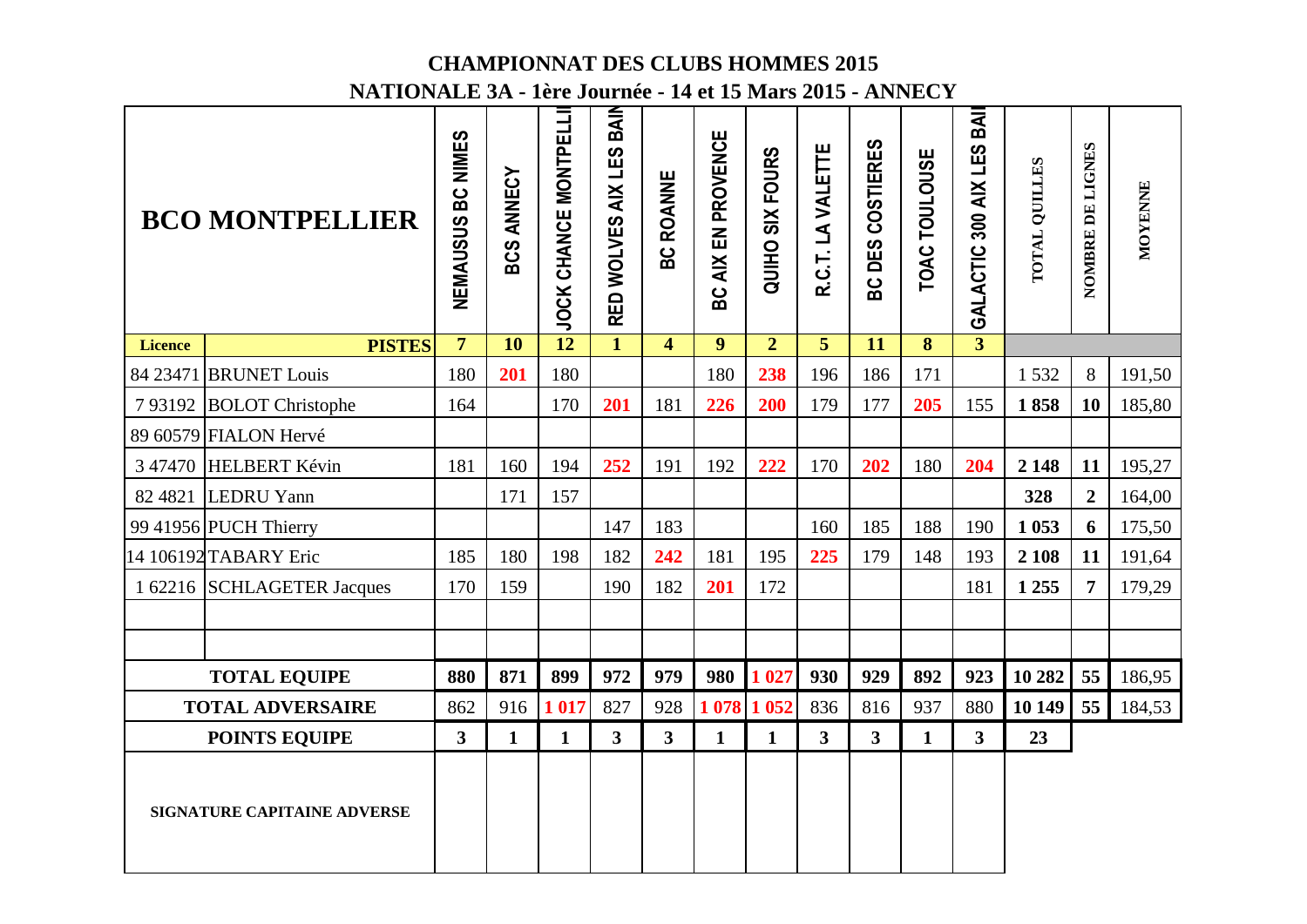|                | NATIONALE 5A - 1ere Journee - 14 et 15 Mars 2015 - ANNECY |                        |                                      |                  |                         |                         |                              |                             |                         |                            |                  |                         |               |                  |         |
|----------------|-----------------------------------------------------------|------------------------|--------------------------------------|------------------|-------------------------|-------------------------|------------------------------|-----------------------------|-------------------------|----------------------------|------------------|-------------------------|---------------|------------------|---------|
|                | <b>NEMAUSUS BC NIMES</b>                                  | <b>BCO MONTPELLIER</b> | <b>COSTIERES</b><br><b>DES</b><br>မိ | TOAC TOULOUSE    | <b>QUIHO SIX FOURS</b>  | R.C.T. LA VALETTE       | BAII<br>GALACTIC 300 AIX LES | <b>JOCK CHANCE MONTPELL</b> | <b>BCS ANNECY</b>       | BAIN<br>RED WOLVES AIX LES | <b>BC ROANNE</b> | BC AIX EN PROVENCE      | TOTAL QUILLES | NOMBRE DE LIGNES | MOYENNE |
| <b>Licence</b> | <b>PISTES</b>                                             | 8                      | 12                                   | $\boldsymbol{9}$ | $\overline{\mathbf{4}}$ | $\overline{2}$          | 6                            | 10                          | 11                      | $\overline{5}$             | 3                | $\mathbf{1}$            |               |                  |         |
| 042231         | <b>BAGLIN</b> Loïc                                        |                        |                                      |                  |                         |                         |                              |                             |                         |                            |                  |                         |               |                  |         |
|                | 4 87044 BALES Jérôme                                      | 154                    | 166                                  | 144              | 185                     | 224                     | 184                          | 181                         | 194                     | 165                        | 146              | 224                     | 1967          | 11               | 178,82  |
|                | 85 17710 CHEVASSUS AGNES Berna                            |                        |                                      |                  |                         |                         |                              |                             |                         |                            |                  |                         |               |                  |         |
| 794156         | <b>COSTA Richard</b>                                      | 158                    | 180                                  | 169              | 190                     | 181                     | 205                          | 197                         | 184                     | 217                        | 145              | 185                     | 2011          | 11               | 182,82  |
|                | 93 70596 DEDUYTSCHE Julien                                |                        |                                      |                  |                         |                         |                              |                             |                         |                            |                  |                         |               |                  |         |
|                | 6 91572 DELSOL Frédéric                                   | 213                    | 179                                  | 173              | 192                     | 203                     | 184                          | 181                         | 194                     | 168                        | 172              | 238                     | 2097          | 11               | 190,64  |
|                | 89 59723 DOUBLET Jacques                                  | 146                    | 193                                  | 174              | 148                     | 203                     | 188                          | 182                         | 182                     | 201                        | 145              | 211                     | 1973          | 11               | 179,36  |
|                | 50 40774 VILLEDIEU Marcel                                 | 191                    | 215                                  | 170              | 177                     | 182                     | 203                          | 196                         | 169                     | 188                        | 190              | 190                     | 2071          | 11               | 188,27  |
|                |                                                           |                        |                                      |                  |                         |                         |                              |                             |                         |                            |                  |                         |               |                  |         |
|                |                                                           |                        |                                      |                  |                         |                         |                              |                             |                         |                            |                  |                         |               |                  |         |
|                | <b>TOTAL EQUIPE</b>                                       | 862                    | 933                                  | 830              | 892                     | 993                     | 964                          | 937                         | 923                     | 939                        | 798              | 1 048                   | 10 119        | 55               | 183,98  |
|                | <b>TOTAL ADVERSAIRE</b>                                   | 880                    | 861                                  | 961              | 913                     | 944                     | 890                          | 933                         | 910                     | 1 003                      | 955              | 912                     | 10 162        | 55               | 184,76  |
|                | <b>POINTS EQUIPE</b>                                      | $\mathbf{1}$           | $\overline{\mathbf{3}}$              | $\mathbf{1}$     | $\mathbf{1}$            | $\overline{\mathbf{3}}$ | 3 <sup>1</sup>               | $\overline{\mathbf{3}}$     | $\overline{\mathbf{3}}$ | $\mathbf{1}$               | $\mathbf{1}$     | $\overline{\mathbf{3}}$ | 23            |                  |         |
|                | <b>SIGNATURE CAPITAINE ADVERSE</b>                        |                        |                                      |                  |                         |                         |                              |                             |                         |                            |                  |                         |               |                  |         |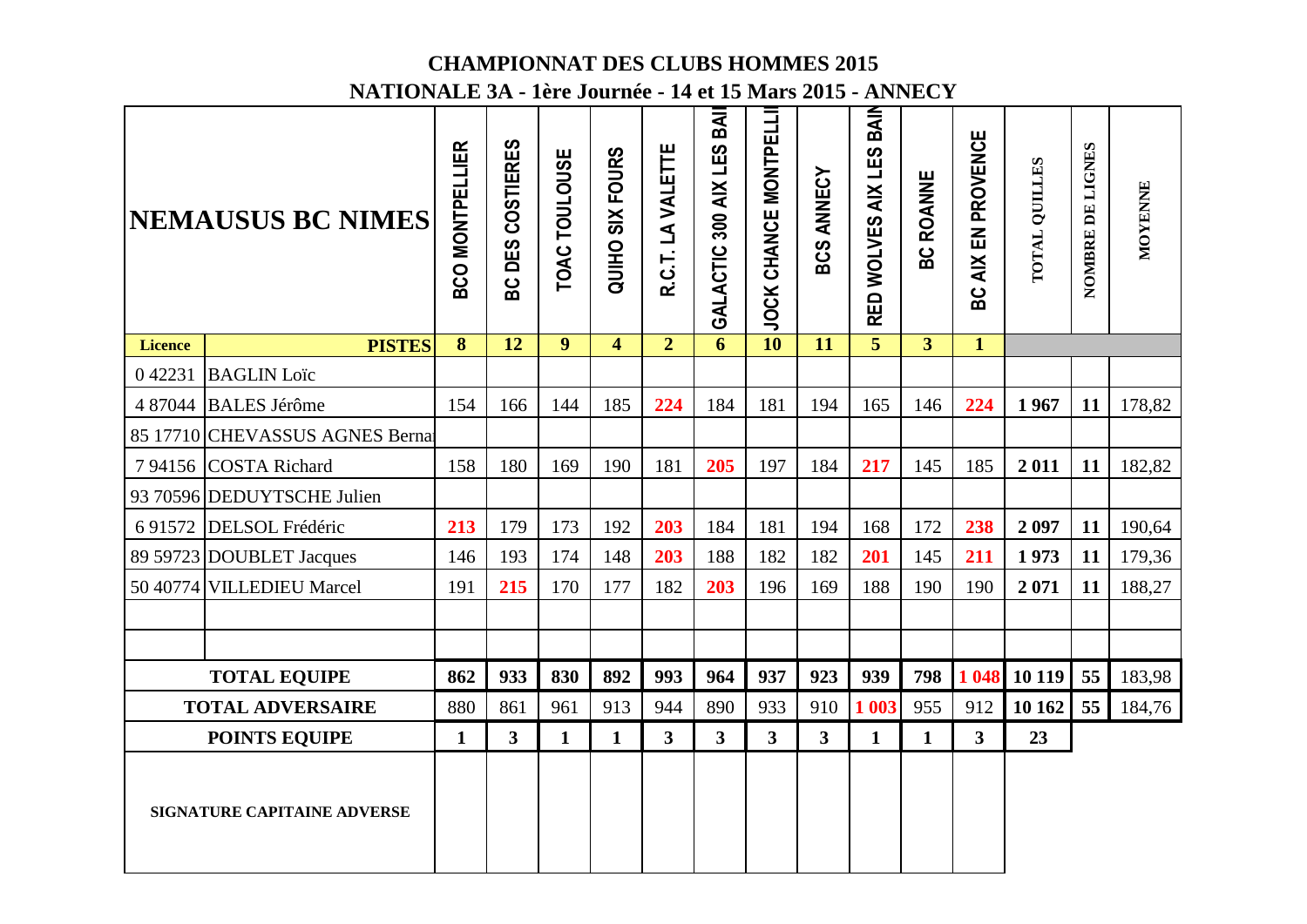|                | NATIONALE 5A - 1ere Journee - 14 et 15 Mars 2015 - ANNECY |                            |                   |                              |                         |                        |                        |                   |                            |                        |                         |                              |                      |                  |         |
|----------------|-----------------------------------------------------------|----------------------------|-------------------|------------------------------|-------------------------|------------------------|------------------------|-------------------|----------------------------|------------------------|-------------------------|------------------------------|----------------------|------------------|---------|
|                | <b>BC ROANNE</b>                                          | <b>COSTIERES</b><br>BC DES | R.C.T. LA VALETTE | BAII<br>GALACTIC 300 AIX LES | TOAC TOULOUSE           | <b>BCO MONTPELLIER</b> | <b>QUIHO SIX FOURS</b> | <b>BCS ANNECY</b> | BAIN<br>RED WOLVES AIX LES | AIX EN PROVENCE<br>ပ္က | NEMAUSUS BC NIMES       | <b>JOCK CHANCE MONTPELLI</b> | <b>TOTAL QUILLES</b> | NOMBRE DE LIGNES | MOYENNE |
| <b>Licence</b> | <b>PISTES</b>                                             | $\overline{9}$             | $\overline{7}$    | $\mathbf{1}$                 | $\overline{\mathbf{5}}$ | $\overline{3}$         | $\overline{11}$        | 8                 | $\overline{2}$             | $\overline{10}$        | $\overline{\mathbf{4}}$ | $\overline{6}$               |                      |                  |         |
|                | 4 86554 BERTRAND Marc                                     | 160                        | 156               |                              |                         | 170                    |                        |                   | 170                        | 222                    | 165                     | 177                          | 1 2 2 0              | $\tau$           | 174,29  |
|                | 85 14361 GRIFFON Roland                                   | 192                        | 167               | 207                          | 181                     | 232                    | 170                    | 203               | 211                        | 193                    | 198                     | 203                          | 2 1 5 7              | 11               | 196,09  |
|                | 93 71709 PACHABEZIAN Rafi                                 | 183                        | 187               | 163                          | 157                     | 158                    | 216                    | 174               |                            |                        | 222                     | 169                          | 1629                 | $\boldsymbol{9}$ | 181,00  |
| 6 9 1 9 5 2    | <b>ROUCHON Ludovic</b>                                    | 215                        | 185               | 230                          | 150                     | 221                    | 172                    | 191               | 184                        | 178                    |                         |                              | 1726                 | 9                | 191,78  |
|                | 4 87178 SARRY Michel                                      | 168                        | 176               | 222                          | 228                     | 147                    | 216                    | 202               | 167                        | 174                    | 155                     | 197                          | 2052                 | 11               | 186,55  |
| 6 9 1 9 6 1    | <b>VICTOIRE Stéphane</b>                                  |                            |                   | 170                          | 165                     |                        | 179                    | 186               | 201                        | 206                    | 215                     | 179                          | 1501                 | 8                | 187,63  |
|                |                                                           |                            |                   |                              |                         |                        |                        |                   |                            |                        |                         |                              |                      |                  |         |
|                |                                                           |                            |                   |                              |                         |                        |                        |                   |                            |                        |                         |                              |                      |                  |         |
|                |                                                           |                            |                   |                              |                         |                        |                        |                   |                            |                        |                         |                              |                      |                  |         |
|                |                                                           |                            |                   |                              |                         |                        |                        |                   |                            |                        |                         |                              |                      |                  |         |
|                | <b>TOTAL EQUIPE</b>                                       | 918                        | 871               | 992                          | 881                     | 928                    | 953                    | 956               | 933                        | 973                    | 955                     | 925                          | 10 285               | 55               | 187,00  |
|                | <b>TOTAL ADVERSAIRE</b>                                   | 853                        | 901               | 904                          | 908                     | 979                    | 950                    | 849               | 1 0 0 4                    | 848                    | 798                     | 1 002                        | 9996                 | 55               | 181,75  |
|                | <b>POINTS EQUIPE</b>                                      | $3^{\circ}$                | $\mathbf{1}$      | $\mathbf{3}$                 | $\mathbf{1}$            | $\mathbf{1}$           | $\overline{3}$         | $\mathbf{3}$      | $\mathbf{1}$               | 3 <sup>1</sup>         | $\overline{\mathbf{3}}$ | $\mathbf{1}$                 | 23                   |                  |         |
|                | <b>SIGNATURE CAPITAINE ADVERSE</b>                        |                            |                   |                              |                         |                        |                        |                   |                            |                        |                         |                              |                      |                  |         |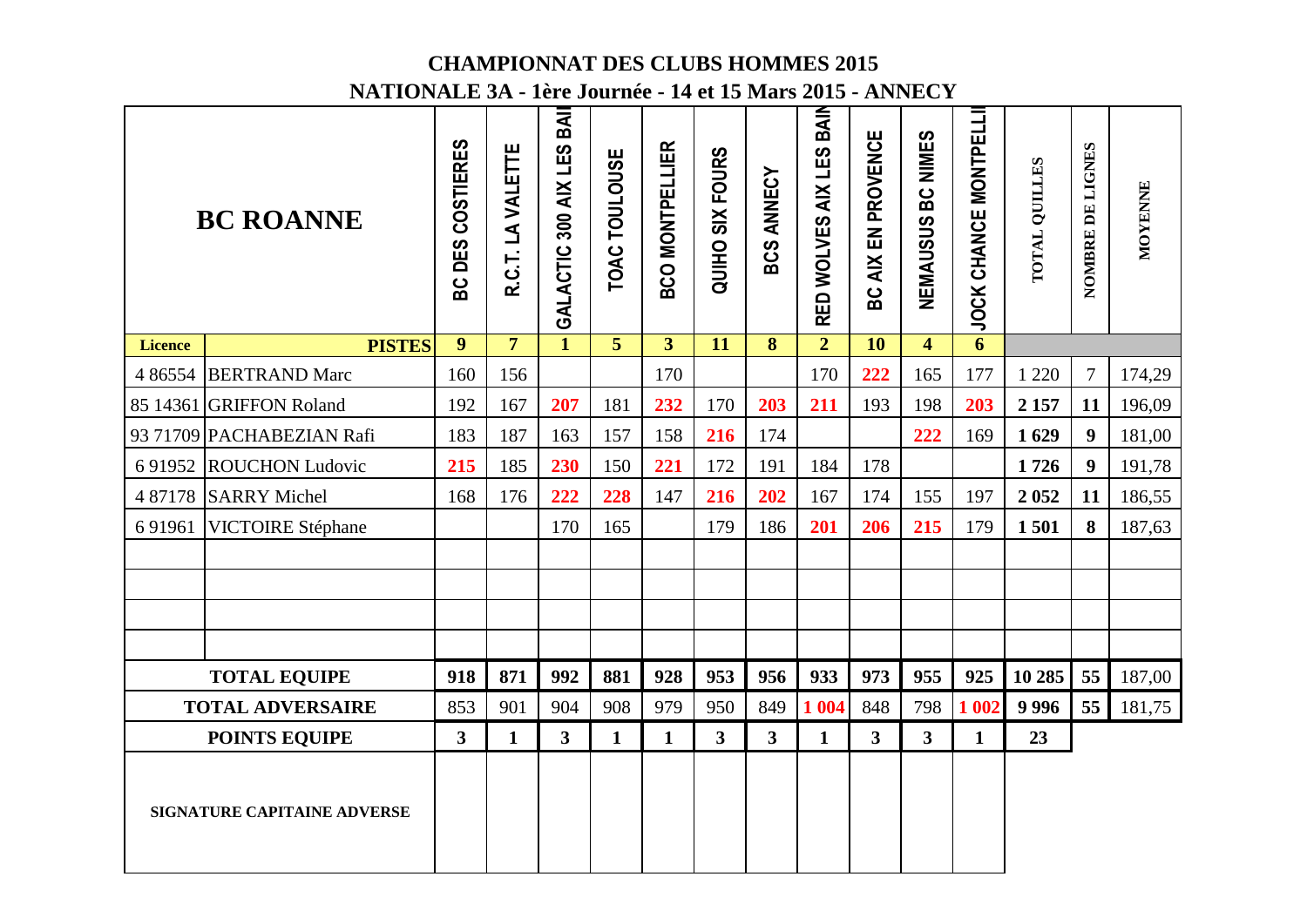|                | NATIONALE 5A - 1ere Journee - 14 et 15 mars 2015 - ANNECY |                  |                             |                         |                    |                         |                              |               |                         |                        |                          |                   |               |                  |         |
|----------------|-----------------------------------------------------------|------------------|-----------------------------|-------------------------|--------------------|-------------------------|------------------------------|---------------|-------------------------|------------------------|--------------------------|-------------------|---------------|------------------|---------|
|                | <b>BC DES COSTIERES</b>                                   | <b>BC ROANNE</b> | <b>BC NIMES</b><br>NEMAUSUS | <b>ANNECY</b><br>BCS    | BC AIX EN PROVENCE | RED WOLVES AIX LES BAIN | <b>JOCK CHANCE MONTPELLI</b> | TOAC TOULOUSE | QUIHO SIX FOURS         | <b>BCO MONTPELLIER</b> | GALACTIC 300 AIX LES BAI | R.C.T. LA VALETTE | TOTAL QUILLES | NOMBRE DE LIGNES | MOYENNE |
| <b>Licence</b> | <b>PISTES</b>                                             | 10               | 11                          | $\overline{\mathbf{4}}$ | $\overline{7}$     | 9                       | $\mathbf{1}$                 | 6             | $\overline{\mathbf{3}}$ | $\overline{12}$        | $\overline{2}$           | 8                 |               |                  |         |
|                | 3 47945 EGEA Joseph                                       | 144              | 128                         |                         | 161                | 188                     | 205                          | 203           | 183                     | 165                    | 175                      | 172               | 1724          | 10               | 172,40  |
| 692612         | <b>CARDARELLY Frédéric</b>                                | 179              | 156                         | 166                     |                    |                         |                              |               |                         | 147                    | 205                      | 159               | 1 0 1 2       | 6                | 168,67  |
|                | 4 88170 MUNOZ Salvador                                    | 156              | 176                         | 216                     | 166                | 191                     | 169                          | 201           | 199                     | 192                    | 191                      | 224               | 2081          | 11               | 189,18  |
|                | 1 62204 DEJEAN Denis                                      | 160              |                             | 168                     | 146                | 168                     | 197                          | 167           | 181                     | 172                    | 181                      | 139               | 1679          | 10               | 167,90  |
|                | 5 89344 MOREIRA José                                      | 214              | 233                         | 194                     | 177                | 178                     | 204                          | 182           | 160                     |                        |                          |                   | 1542          | 8                | 192,75  |
| 1 62633        | <b>TAFFOREAU David</b>                                    |                  | 168                         | 186                     | 236                | 171                     | 200                          | 162           | 167                     | 140                    | 156                      | 139               | 1725          | <b>10</b>        | 172,50  |
|                |                                                           |                  |                             |                         |                    |                         |                              |               |                         |                        |                          |                   |               |                  |         |
|                |                                                           |                  |                             |                         |                    |                         |                              |               |                         |                        |                          |                   |               |                  |         |
|                |                                                           |                  |                             |                         |                    |                         |                              |               |                         |                        |                          |                   |               |                  |         |
|                |                                                           |                  |                             |                         |                    |                         |                              |               |                         |                        |                          |                   |               |                  |         |
|                | <b>TOTAL EQUIPE</b>                                       | 853              | 861                         | 930                     | 886                | 896                     | 975                          | 915           | 890                     | 816                    | 908                      | 833               | 9763          | 55               | 177,51  |
|                | <b>TOTAL ADVERSAIRE</b>                                   | 918              | 933                         | 894                     | 948                | 834                     | 981                          | 924           | 940                     | 929                    | 907                      | 905               | 10 113        | 55               | 183,87  |
|                | <b>POINTS EQUIPE</b>                                      | $\mathbf{1}$     | $\mathbf{1}$                | $3^{\circ}$             | $\mathbf{1}$       | $\overline{\mathbf{3}}$ | $\mathbf{1}$                 | $\mathbf{1}$  | $\mathbf{1}$            | $\mathbf{1}$           | $\mathbf{3}$             | $\mathbf{1}$      | 17            |                  |         |
|                | SIGNATURE CAPITAINE ADVERSE                               |                  |                             |                         |                    |                         |                              |               |                         |                        |                          |                   |               |                  |         |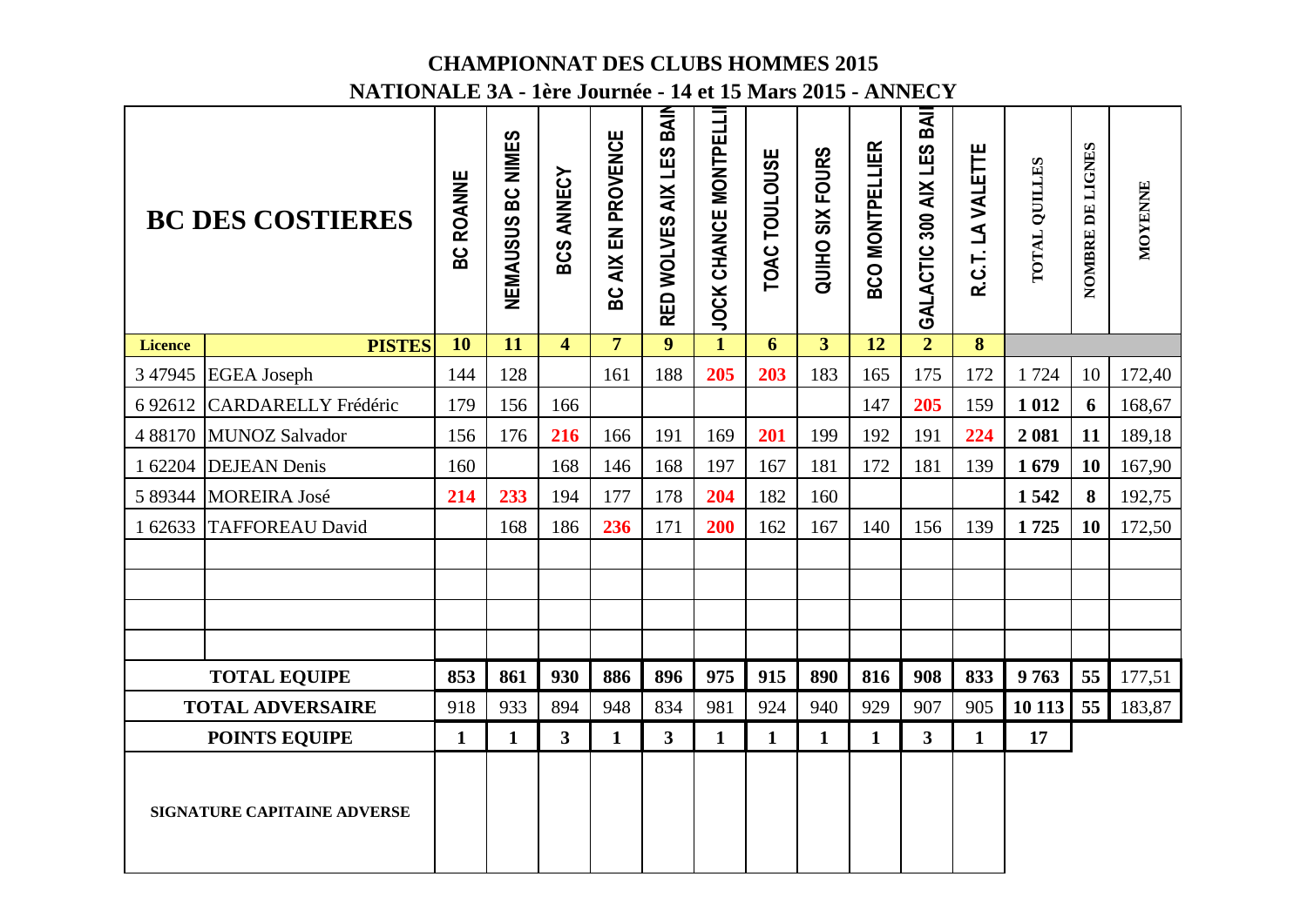|                | NATIONALE 3A - 1ère Journée - 14 et 15 Mars 2015 - ANNECY |                            |                         |                                  |                      |                   |                   |                             |                        |                |                        |                  |               |                  |         |
|----------------|-----------------------------------------------------------|----------------------------|-------------------------|----------------------------------|----------------------|-------------------|-------------------|-----------------------------|------------------------|----------------|------------------------|------------------|---------------|------------------|---------|
|                | <b>R.C.T. LA VALETTE</b>                                  | BAIN<br>RED WOLVES AIX LES | <b>ROANNE</b><br>ပ္ထ    | EN PROVENCE<br><b>AIX</b><br>ပ္က | JOCK CHANCE MONTPELL | NEMAUSUS BC NIMES | <b>BCS ANNECY</b> | BAI<br>GALACTIC 300 AIX LES | <b>BCO MONTPELLIER</b> | TOAC TOULOUSE  | <b>QUIHO SIX FOURS</b> | BC DES COSTIERES | TOTAL QUILLES | NOMBRE DE LIGNES | MOYENNE |
| <b>Licence</b> | <b>PISTES</b>                                             | $\overline{11}$            | $\overline{\mathbf{8}}$ | $\overline{5}$                   | $\overline{9}$       | $\overline{1}$    | $\overline{3}$    | $\overline{12}$             | $\overline{6}$         | $\overline{4}$ | $\overline{10}$        | $\overline{7}$   |               |                  |         |
|                | 87 33442 TAMBORSKI Francis                                | 182                        | 201                     | 198                              | 203                  | 194               | 196               | 170                         | 183                    | 232            | 180                    | 181              | 2 1 2 0       | 11               | 192,73  |
|                | 793298 GAY Christian                                      | 189                        | 187                     | 179                              | 147                  | 197               | 166               | 208                         | 185                    | 171            | 176                    | 179              | 1984          | 11               | 180,36  |
|                | 2 63478 JORET Yannick                                     | 194                        | 180                     | 174                              | 154                  | 157               | 169               | 194                         | 177                    | 172            | 136                    | 174              | 1881          | 11               | 171,00  |
|                | 11 101184 LE BRIAND Cyril                                 | 172                        | 167                     | 184                              | 186                  | 217               | 176               | 216                         | 163                    | 191            | 187                    | 171              | 2 0 3 0       | 11               | 184,55  |
|                | 91 64792 MOTYL Serge                                      | 191                        | 166                     | 174                              | 202                  | 179               | 201               | 151                         | 128                    | 166            | 165                    | 200              | 1923          | 11               | 174,82  |
|                |                                                           |                            |                         |                                  |                      |                   |                   |                             |                        |                |                        |                  |               |                  |         |
|                |                                                           |                            |                         |                                  |                      |                   |                   |                             |                        |                |                        |                  |               |                  |         |
|                |                                                           |                            |                         |                                  |                      |                   |                   |                             |                        |                |                        |                  |               |                  |         |
|                |                                                           |                            |                         |                                  |                      |                   |                   |                             |                        |                |                        |                  |               |                  |         |
|                | <b>TOTAL EQUIPE</b>                                       | 928                        | 901                     | 909                              | 892                  | 944               | 908               | 939                         | 836                    | 932            | 844                    | 905              | 9938          | 55               | 180,69  |
|                | <b>TOTAL ADVERSAIRE</b>                                   | 917                        | 871                     | 979                              | 1 0 23               | 993               | 785               | 814                         | 930                    | 980            | 896                    | 833              | 10 021        | 55               | 182,20  |
|                | <b>POINTS EQUIPE</b>                                      | $\mathbf{3}$               | $\overline{\mathbf{3}}$ | $\mathbf{1}$                     | $\mathbf{1}$         | $\mathbf{1}$      | 3 <sup>1</sup>    | $\mathbf{3}$                | $\mathbf{1}$           | $\mathbf{1}$   | $\mathbf{1}$           | 3                | 21            |                  |         |
|                | <b>SIGNATURE CAPITAINE ADVERSE</b>                        |                            |                         |                                  |                      |                   |                   |                             |                        |                |                        |                  |               |                  |         |